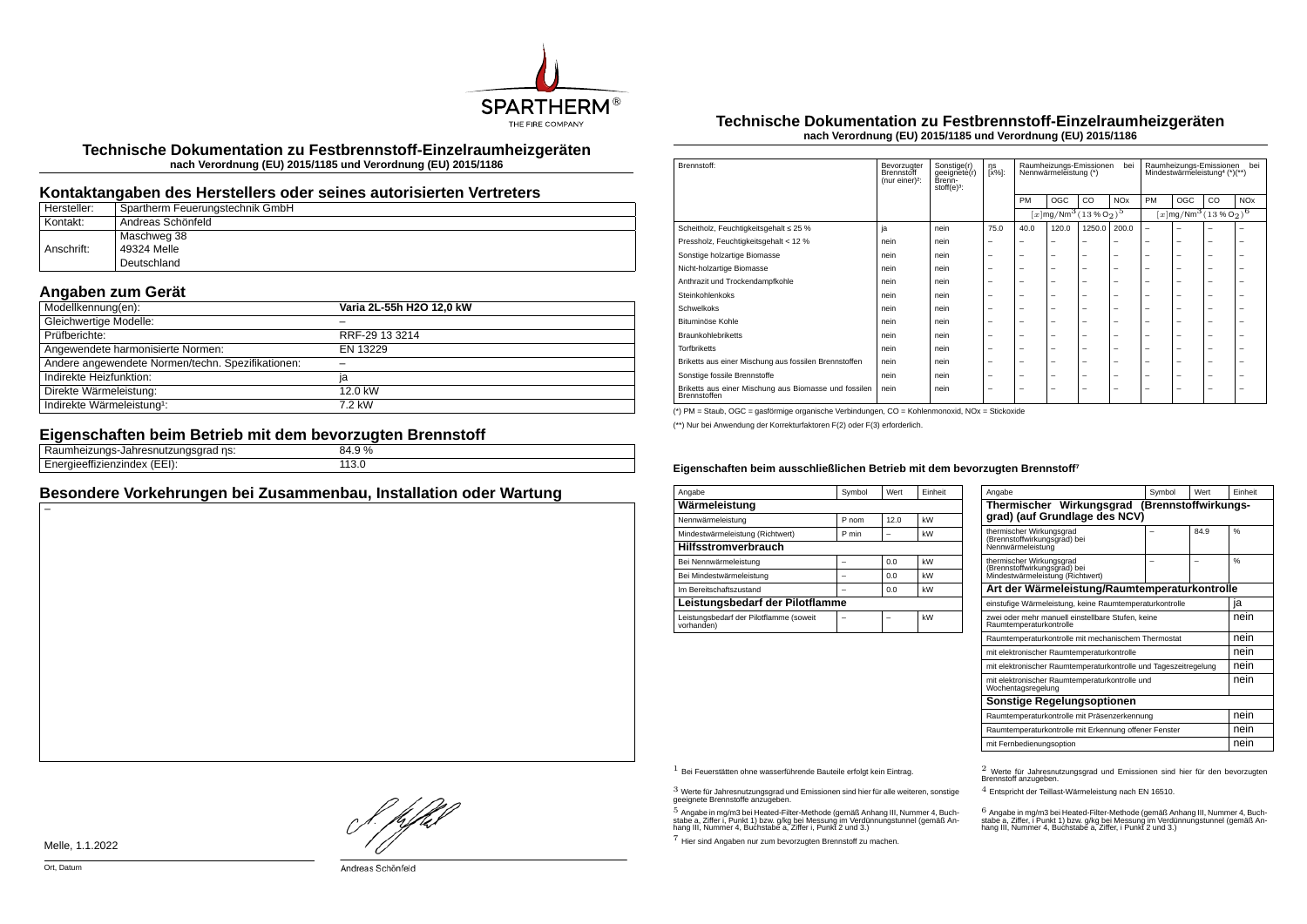

**Technical documentation for solid fuel local space heaters according to Regulation (EU) 2015/1185 and Regulation (EU) 2015/1186**

### **Contact details of the manufacturer or its authorised representative**

|          | Manufacturer:   Spartherm Feuerungstechnik GmbH |
|----------|-------------------------------------------------|
| Contact: | <sup>i</sup> Andreas Schönfeld                  |
|          | Maschweg 38                                     |
| Address: | 49324 Melle                                     |
|          | Deutschland                                     |

# **Details of the unit**

| Model identifier(s):                               | Varia 2L-55h H2O 12.0 kW |
|----------------------------------------------------|--------------------------|
| Equivalent models:                                 |                          |
| Test reports:                                      | RRF-29 13 3214           |
| Applied harmonised standards:                      | EN 13229                 |
| Other technical standards and specifications used: |                          |
| Indirekte Heizfunktion:                            | la                       |
| Direct heat output:                                | 12.0 kW                  |
| Indirect heat output <sup>1</sup> :                | 7.2 kW                   |

# **Characteristics when operating with the preferred fuel**

| ns:<br>emcienc.<br>,,,,<br>-11P'<br>e neating<br>suaut<br>. клітан<br>- | $\frac{0}{0}$<br>O4.Y |
|-------------------------------------------------------------------------|-----------------------|
| $\sqrt{2}$<br>(EEI)<br>- 1110.<br>™ue⊼<br>rov<br>nenc<br>⊢ne<br>$-$     | ____                  |
|                                                                         |                       |

## **Special precautions for assembly, installation or maintenance**

#### **Technical documentation for solid fuel local space heaters according to Regulation (EU) 2015/1185 and Regulation (EU) 2015/1186**

| Fuel:                                        | Preferred<br>(only<br>fuel<br>one $)^2$ : | Other suita-<br>ble fuel(s) <sup>3</sup> : | ηs<br>[x%]:              | Heating emissions<br>at nominal<br>heat output (*) |                                                   |                          | Heating emissions at minimum<br>heat output <sup>4</sup> $(*)$ (**) |                                                              |     |    |                       |
|----------------------------------------------|-------------------------------------------|--------------------------------------------|--------------------------|----------------------------------------------------|---------------------------------------------------|--------------------------|---------------------------------------------------------------------|--------------------------------------------------------------|-----|----|-----------------------|
|                                              |                                           |                                            |                          | PM                                                 | OGC                                               | CO                       | <b>NOx</b>                                                          | PM                                                           | OGC | CO | <b>NO<sub>x</sub></b> |
|                                              |                                           |                                            |                          |                                                    | $[x \, \text{mg}/\text{Nm}^3 \, \text{(13%02)}^5$ |                          |                                                                     | $[x]$ mg/Nm <sup>3</sup> (13 % O <sub>2</sub> ) <sup>6</sup> |     |    |                       |
| Wood logs with moisture content $\leq 25$ %  | ja                                        | nein                                       | 75.0                     | 40.0                                               | 120.0                                             | 1250.0                   | 200.0                                                               | $\overline{\phantom{m}}$                                     | -   | -  | -                     |
| Compressed wood with moisture content < 12 % | nein                                      | nein                                       |                          | -                                                  | $\overline{\phantom{0}}$                          | $\overline{\phantom{0}}$ | $\overline{\phantom{0}}$                                            | $\overline{\phantom{0}}$                                     | -   | -  | -                     |
| Other woody biomass                          | nein                                      | nein                                       | -                        | -                                                  | -                                                 | $\overline{\phantom{0}}$ | $\overline{\phantom{0}}$                                            | $\overline{\phantom{0}}$                                     | -   | -  | -                     |
| Non-woody biomass                            | nein                                      | nein                                       | -                        | -                                                  | -                                                 | $\overline{\phantom{0}}$ | $\overline{\phantom{0}}$                                            | $\overline{\phantom{0}}$                                     | -   | -  | -                     |
| Anthracite and dry steam coal                | nein                                      | nein                                       |                          | $\overline{\phantom{0}}$                           | $\overline{\phantom{0}}$                          | $\overline{\phantom{m}}$ | $\overline{\phantom{m}}$                                            | $\overline{\phantom{0}}$                                     | -   | -  | -                     |
| Hard coke                                    | nein                                      | nein                                       | -                        | -                                                  | -                                                 | -                        | $\overline{\phantom{0}}$                                            | $\overline{\phantom{0}}$                                     | -   | -  | ۰                     |
| Low temperature coke                         | nein                                      | nein                                       | -                        | -                                                  | -                                                 | -                        | $\overline{\phantom{0}}$                                            | $\overline{\phantom{0}}$                                     | -   | -  | -                     |
| Bituminous coal                              | nein                                      | nein                                       | -                        | -                                                  | -                                                 | -                        | $\overline{\phantom{0}}$                                            | $\overline{\phantom{0}}$                                     | -   | -  | -                     |
| <b>Lignite briquettes</b>                    | nein                                      | nein                                       | -                        | -                                                  | -                                                 | -                        | $\overline{\phantom{0}}$                                            | $\overline{\phantom{0}}$                                     | -   | -  | -                     |
| Peat briquettes                              | nein                                      | nein                                       | -                        | -                                                  | -                                                 | -                        | $\overline{\phantom{0}}$                                            | $\overline{\phantom{0}}$                                     | -   | -  | -                     |
| Blended fossil fuel briquettes               | nein                                      | nein                                       |                          | -                                                  | $\overline{\phantom{0}}$                          | $\overline{\phantom{m}}$ | $\overline{\phantom{m}}$                                            | $\overline{\phantom{0}}$                                     | -   | -  | -                     |
| Other fossil fue                             | nein                                      | nein                                       | -                        | -                                                  | -                                                 | $\overline{\phantom{0}}$ | $\overline{\phantom{0}}$                                            | $\overline{\phantom{0}}$                                     | -   | -  | -                     |
| Blended biomass and fossil fuel briquettes   | nein                                      | nein                                       | $\overline{\phantom{0}}$ | -                                                  | -                                                 | -                        | $\overline{\phantom{0}}$                                            | $\overline{\phantom{0}}$                                     | -   | -  | -                     |

(\*) PM = Dust, OGC = Gaseous organic compound, CO = Carbon monoxide, NOx = Nitrogen oxides

(\*\*) Only required when applying correction factors F(2) or F(3).

#### Characteristics when operating exclusively with the preferred fuel<sup>7</sup>

| Item                                          | Symbol | Value | Unit |  |  |  |
|-----------------------------------------------|--------|-------|------|--|--|--|
| <b>Heat output</b>                            |        |       |      |  |  |  |
| Nominal heat out put                          | P nom  | 12.0  | kW   |  |  |  |
| inimum heat out put (indicative)              | P min  |       | kW   |  |  |  |
| Auxiliary electricity consumption             |        |       |      |  |  |  |
| At nominal heat output                        |        | 0.0   | kW   |  |  |  |
| At minimum heat output                        |        | 0.0   | kW   |  |  |  |
| In standby mode                               |        | 0.0   | kW   |  |  |  |
| Permanent pilot flame power requirement       |        |       |      |  |  |  |
| Pilot flame power requirement (if applicable) |        |       | kW   |  |  |  |

| Item                                                                           | Symbol                                                   | Value | Unit          |  |  |  |
|--------------------------------------------------------------------------------|----------------------------------------------------------|-------|---------------|--|--|--|
| Thermal efficiency (usefuel efficiency) (based on<br>NCV)                      |                                                          |       |               |  |  |  |
| Thermal efficiency (useful efficiency) at<br>nominal heat output               |                                                          | 84.9  | $\frac{0}{6}$ |  |  |  |
| Thermal efficiency (useful efficiency) at<br>minimum heat out put (indicative) |                                                          |       | $\frac{0}{6}$ |  |  |  |
| Type of heat output/room temperature control                                   |                                                          |       |               |  |  |  |
| single stage heat output, no room temperature control                          |                                                          |       | ia            |  |  |  |
| two or more manual stages, no room temperature control                         | nein                                                     |       |               |  |  |  |
| with mechanic thermostat room temperature control                              | nein                                                     |       |               |  |  |  |
| with electronic room tempera ture control                                      |                                                          |       | nein          |  |  |  |
|                                                                                | with electronic room tempera ture control plus day timer |       |               |  |  |  |
| with electronic room tempera ture control plus week timer                      | nein                                                     |       |               |  |  |  |
| Other control options                                                          |                                                          |       |               |  |  |  |
| Room temperature control, with presence detection                              | nein                                                     |       |               |  |  |  |
| Room temperature control, with open window detection                           | nein                                                     |       |               |  |  |  |
| With distance control option                                                   |                                                          |       | nein          |  |  |  |

3 Values for annual efficiency and emissions shall be given here for all other suitable fuels.

.<br>5 Angabe a, Ziffer i, Punkt 1) bzw. g/kg bei Messung im Verdünnungstunnel (gemäß An-<br>hang III, Nummer 4, Buchstabe a, Ziffer i, Punkt 2 und 3.)<br>hang III, Nummer 4, Buchstabe a, Ziffer i, Punkt 2 und 3.)

7 Here, information is only to be provided on the preferred fuel.

 $1$  No entry is made for fireplaces without water-bearing components.  $2$  Values for annual efficiency and emissions are to be given here for the preferred fuel.

4 Corresponds to the part load heat output according to EN 16510.

.<br>stabe a, Ziffer, i Punkt 1) bzw. g/kg bei Messung im Verdünnungstunner 4, Buch-<br>hang III, Nummer 4, Buchstabe a, Ziffer, i Punkt 2 und 3.)<br>hang III, Nummer 4, Buchstabe a, Ziffer, i Punkt 2 und 3.)

L pfhil

Melle, 1.1.2022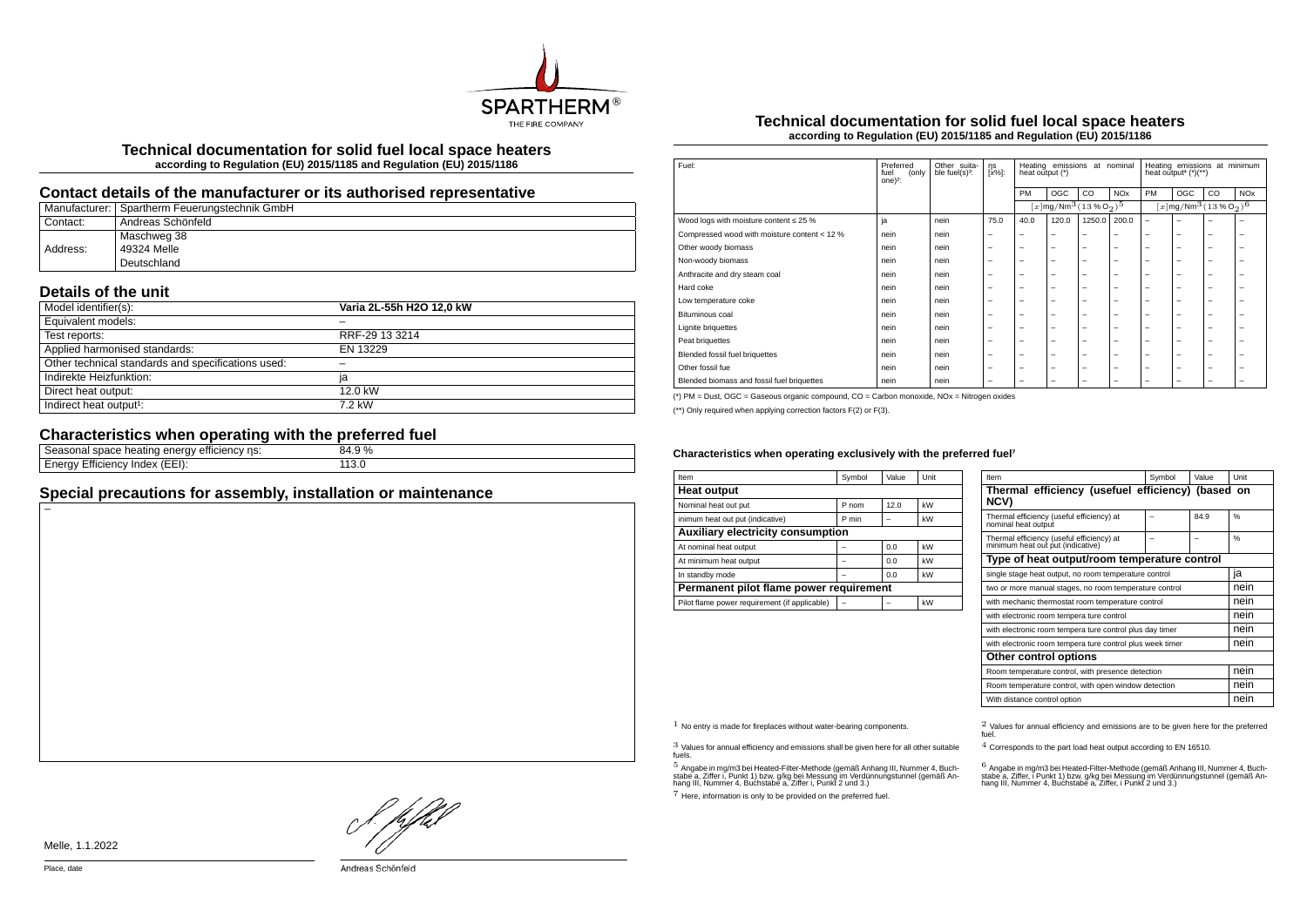

**Documentazione tecnica per riscaldatori singoli a combustibile solido Secondo il regolamento (UE) 2015/1185 e il regolamento (UE) 2015/1186**

#### **Dati di contatto del fabbricante o del suo rappresentante autorizzato**

| Produttore: | Spartherm Feuerungstechnik GmbH |
|-------------|---------------------------------|
| Contatto:   | Andreas Schönfeld               |
|             | Maschweg 38                     |
| Indirizzo:  | 49324 Melle                     |
|             | Deutschland                     |

### **Dettagli del dispositivo**

| Identificativo/i del modello/dei modelli: | Varia 2L-55h H2O 12.0 kW |
|-------------------------------------------|--------------------------|
|                                           |                          |
| Modelli equivalenti:                      |                          |
| Rapporti di prova:                        | RRF-29 13 3214           |
| Norme armonizzate applicate:              | EN 13229                 |
| Norme e specifiche tecniche utilizzate    |                          |
| Indirekte Heizfunktion:                   | ia                       |
| Potenza termica diretta:                  | $12.0 \text{ kW}$        |
| Potenza termica indiretta <sup>1</sup> :  | 7.2 kW                   |

## **Caratteristiche del funzionamento con il combustibile preferito**

|                | Efficienza energetica stagionale      | del | riscaldamento 84.9 % |       |  |
|----------------|---------------------------------------|-----|----------------------|-------|--|
| d'ambiente ns: |                                       |     |                      |       |  |
|                | Indice di efficienza energetica (EEI) |     |                      | 113.0 |  |

# **Precauzioni speciali per il montaggio, l'installazione o la manutenzione**

**Documentazione tecnica per riscaldatori singoli a combustibile solido Secondo il regolamento (UE) 2015/1185 e il regolamento (UE) 2015/1186**

| Combustibile<br>preferito<br>(uno solo) <sup>2</sup> :    | Altri<br>combustibili<br>idonei <sup>3</sup> : | ηs<br>[x%]:              | Emissioni di riscaldamento degli<br>ambienti alla potenza termica no-<br>minale $(*)$ |                          | Emissioni di riscaldamento degli<br>ambienti alla potenza termica mi-<br>$nima4 (*)(**)$ |                       |                                                                 |                          |    |                                                            |
|-----------------------------------------------------------|------------------------------------------------|--------------------------|---------------------------------------------------------------------------------------|--------------------------|------------------------------------------------------------------------------------------|-----------------------|-----------------------------------------------------------------|--------------------------|----|------------------------------------------------------------|
|                                                           |                                                |                          | <b>PM</b>                                                                             | <b>OGC</b>               | CO                                                                                       | <b>NO<sub>x</sub></b> | <b>PM</b>                                                       | OGC                      | CO | <b>NO<sub>x</sub></b>                                      |
|                                                           |                                                |                          |                                                                                       |                          |                                                                                          |                       |                                                                 |                          |    |                                                            |
| ja                                                        | nein                                           | 75.0                     | 40.0                                                                                  | 120.0                    |                                                                                          | 200.0                 | $\overline{\phantom{0}}$                                        | $\overline{\phantom{0}}$ | -  |                                                            |
| nein                                                      | nein                                           | $\overline{\phantom{m}}$ | -                                                                                     | $\overline{\phantom{a}}$ | -                                                                                        | -                     | -                                                               | $\overline{\phantom{0}}$ | -  |                                                            |
| nein                                                      | nein                                           | $\overline{\phantom{0}}$ | $\overline{\phantom{0}}$                                                              | $\overline{\phantom{a}}$ | -                                                                                        | -                     | -                                                               | $\overline{\phantom{0}}$ | -  |                                                            |
| nein                                                      | nein                                           | $\overline{\phantom{0}}$ | $\overline{\phantom{0}}$                                                              | $\overline{\phantom{a}}$ | -                                                                                        | -                     | -                                                               | -                        | -  | -                                                          |
| nein                                                      | nein                                           | $\overline{\phantom{0}}$ | $\overline{\phantom{0}}$                                                              | $\overline{\phantom{a}}$ | -                                                                                        | -                     | $\overline{\phantom{a}}$                                        | $\overline{\phantom{0}}$ | -  |                                                            |
| nein                                                      | nein                                           | $\overline{\phantom{0}}$ | $\overline{\phantom{0}}$                                                              | $\overline{\phantom{0}}$ | -                                                                                        | -                     | $\overline{\phantom{a}}$                                        | -                        | -  | -                                                          |
| nein                                                      | nein                                           | $\overline{\phantom{0}}$ | $\overline{\phantom{0}}$                                                              | $\overline{\phantom{0}}$ | -                                                                                        | -                     | $\overline{\phantom{0}}$                                        | $\overline{\phantom{0}}$ | -  |                                                            |
| nein                                                      | nein                                           | $\overline{\phantom{0}}$ | $\overline{\phantom{0}}$                                                              | $\overline{\phantom{a}}$ | -                                                                                        | -                     | -                                                               | $\overline{\phantom{0}}$ | -  |                                                            |
| nein                                                      | nein                                           | $\overline{\phantom{0}}$ | $\overline{\phantom{0}}$                                                              | $\overline{\phantom{a}}$ | -                                                                                        | -                     | -                                                               | -                        | -  |                                                            |
| nein                                                      | nein                                           | $\overline{\phantom{0}}$ | $\overline{\phantom{0}}$                                                              | $\overline{\phantom{0}}$ | -                                                                                        | -                     | $\overline{\phantom{a}}$                                        | $\overline{\phantom{0}}$ | -  | -                                                          |
| nein                                                      | nein                                           | $\overline{\phantom{0}}$ | $\overline{\phantom{0}}$                                                              | $\overline{\phantom{0}}$ | -                                                                                        | -                     | $\overline{\phantom{a}}$                                        | $\overline{\phantom{0}}$ | -  |                                                            |
| nein                                                      | nein                                           | $\overline{\phantom{0}}$ | $\overline{\phantom{0}}$                                                              | $\overline{\phantom{a}}$ | -                                                                                        | -                     | -                                                               | -                        | -  |                                                            |
| nein                                                      | nein                                           | -                        | -                                                                                     | -                        | -                                                                                        | -                     | -                                                               | -                        | -  |                                                            |
| Mattonelle di miscela di biomassa e combusti bile fossile |                                                |                          |                                                                                       |                          |                                                                                          |                       | $[x \, \text{mg}/\text{Nm}^3 (13\,\%\,\text{O}_2)^5]$<br>1250.0 |                          |    | $[x \, \text{mg}/\text{Nm}^3 \, (13 \, \%\, \text{O}_2)^6$ |

(\*) PM = Polvere, OGC = Composti organici gassosi, CO = Monossido di carbonio, NOx = Ossidi di azoto

(\*\*) Richiesto solo quando si applicano i fattori di correzione F(2) o F(3).

#### Caratteristiche del funzionamento con il combustibile preferito<sup>7</sup>

| Dato                                                  | Simbolo | Valore | Unità |  |  |
|-------------------------------------------------------|---------|--------|-------|--|--|
| Potenza termica                                       |         |        |       |  |  |
| Potenza termica nominale                              | P nom   | 12.0   | kW    |  |  |
| Potenza termica minima (indicativa)                   | P min   |        | kW    |  |  |
| Consumo ausiliario di energia elettrica               |         |        |       |  |  |
| Alla potenza termica nominale                         |         | 0.0    | kW    |  |  |
| Alla potenza termica minima                           |         | 0.0    | kW    |  |  |
| Im Bereitschaftszustand                               |         | 0.0    | kW    |  |  |
| Leistungsbedarf der Pilotflamme                       |         |        |       |  |  |
| Leistungsbedarf der Pilotflamme (soweit<br>vorhanden) |         |        | kW    |  |  |

| Dato                                                                                         | Simbolo | Valore | Unità |  |  |  |
|----------------------------------------------------------------------------------------------|---------|--------|-------|--|--|--|
| Thermischer Wirkungsgrad<br>(Brennstoffwirkungs-<br>grad) (auf Grundlage des NCV)            |         |        |       |  |  |  |
| thermischer Wirkungsgrad<br>(Brennstoffwirkungsgrad) bei<br>Nennwärmeleistung                |         | 84.9   | %     |  |  |  |
| thermischer Wirkungsgrad<br>(Brennstoffwirkungsgrad) bei<br>Mindestwärmeleistung (Richtwert) |         |        | 0/6   |  |  |  |
| Art der Wärmeleistung/Raumtemperaturkontrolle                                                |         |        |       |  |  |  |
| einstufige Wärmeleistung, keine Raumtemperaturkontrolle                                      |         |        | ia    |  |  |  |
| zwei oder mehr manuell einstellbare Stufen, keine<br>Raumtemperaturkontrolle                 |         |        |       |  |  |  |
| Raumtemperaturkontrolle mit mechanischem Thermostat                                          |         |        | nein  |  |  |  |
| mit elektronischer Raumtemperaturkontrolle                                                   |         |        | nein  |  |  |  |
| mit elektronischer Raumtemperaturkontrolle und Tageszeitregelung                             |         |        | nein  |  |  |  |
| mit elektronischer Raumtemperaturkontrolle und<br>Wochentagsregelung                         | nein    |        |       |  |  |  |
| <b>Sonstige Regelungsoptionen</b>                                                            |         |        |       |  |  |  |
| Raumtemperaturkontrolle mit Präsenzerkennung                                                 |         |        |       |  |  |  |
| Raumtemperaturkontrolle mit Erkennung offener Fenster                                        |         |        | nein  |  |  |  |
| mit Fernbedienungsoption                                                                     |         |        | nein  |  |  |  |

3 Werte für Jahresnutzungsgrad und Emissionen sind hier für alle weiteren, sonstige geeignete Brennstoffe anzugeben.

.<br>5 Angabe in mg/m3 bei Heated-Filter-Methode (gemäß Anhang III, Nummer 4, Buch-<br>stabe a, Ziffer i, Punkt 1) bzw. g/kg bei Nessung im Verdünnungstunnel (gemäß An-<br>hang III, Nummer 4, Buchstabe a, Ziffer i, Punkt 2 und 3.)

7 Hier sind Angaben nur zum bevorzugten Brennstoff zu machen.

1 Bei Feuerstätten ohne wasserführende Bauteile erfolgt kein Eintrag. 2 Werte für Jahresnutzungsgrad und Emissionen sind hier für den bevorzugten Brennstoff anzugeben.

4 Entspricht der Teillast-Wärmeleistung nach EN 16510.

.<br>stabe a, Ziffer, i Punkt 1) bzw. g/kg bei Messung im Verdünnungstunnel (gemäß An-<br>hang III, Nummer 4, Buchstabe a, Ziffer, i Punkt 2 und 3.)<br>hang III, Nummer 4, Buchstabe a, Ziffer, i Punkt 2 und 3.)

HJEV